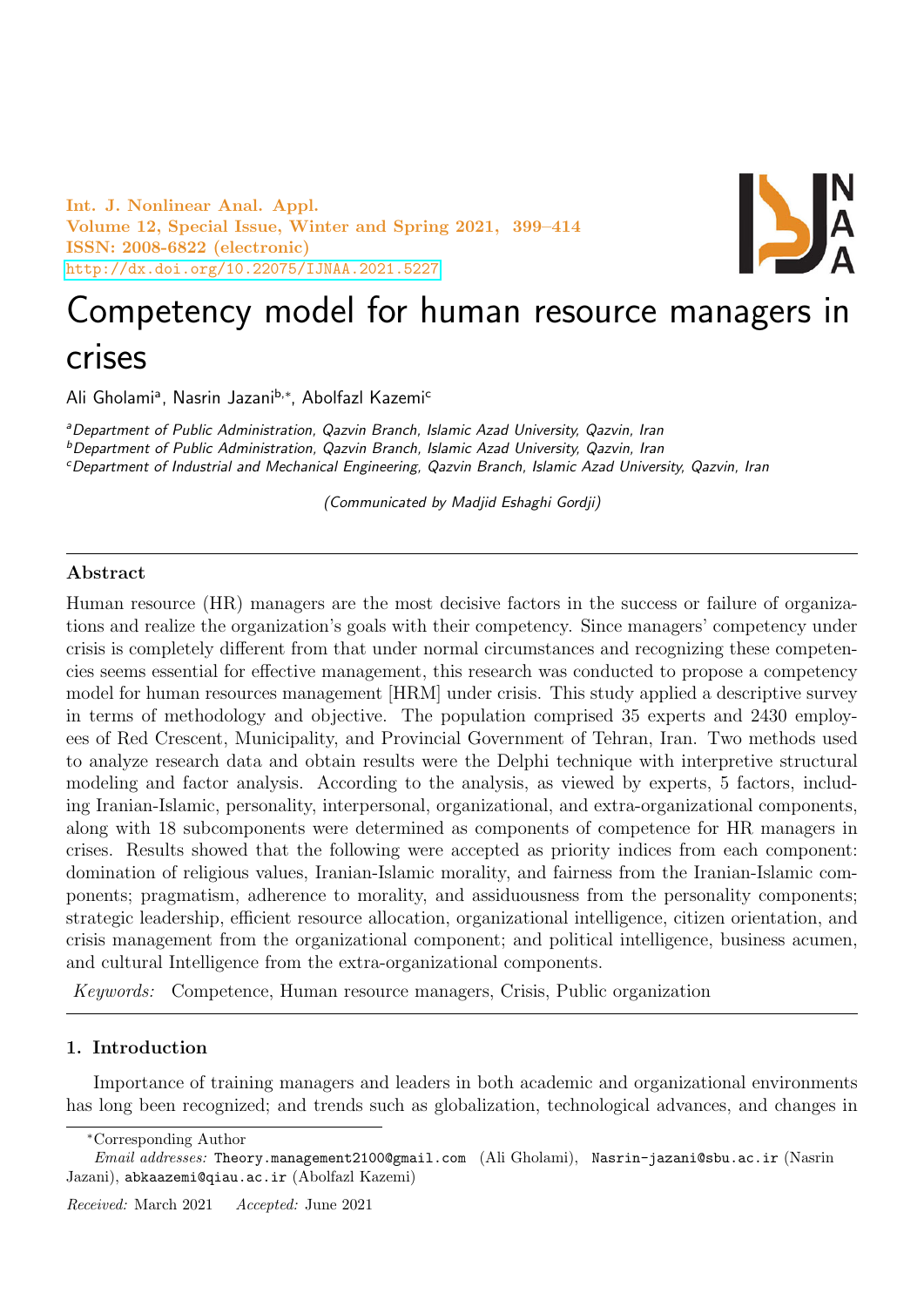the environments and employee expectations have made the training of competent leaders, especially at senior management level, into a large part of HR efforts in many countries around the world [\[26\]](#page-15-0).

HR managers establish the essential relationship between economic progress, organizational effectiveness, and performance of human resources; because the HR managers' performance and management style affects the performance and quality of HR efforts. At the same time, given the uncertainty in Iran's economy, and the unforeseen crises in various fronts including culture, economy, natural disasters, and crises, etc., have highlighted the necessity of competent human resource managers. In this context, moving towards the realization of the government's macro horizons and horizons depends upon benefiting from and training competent, capable human resources especially at management levels [\[26\]](#page-15-0). Therefore, managers' competence in crisis is completely different from that under normal circumstances, and recognition of such competencies seems essential for effective management. Therefore, in the modern world, every country looking to increase its governance capacities and effectiveness in public services needs managers and employees whose respective competencies are used to better serve citizens in accord with the public interests of society. Having competent managers in human resources requires a model or framework of competence on whose basis managers can be selected, trained, and evaluated. In that regard, the objective of this study is to design a competency model for human resource managers in the Iranian public sector. This paper attempts to study and recognize the competency model of human resource managers in the public sector during a crisis.

## 2. Theoretical foundations

## 2.1. Human resources competency

Competence as a concept is at the core of human resource management which provides a basis for key HR functions. As a result, this develops a comprehensive approach to the management of individuals in organizations [\[12\]](#page-14-0). Currently, competence has turned into a multipurpose term used with different meanings in various scientific contexts [\[15\]](#page-14-1). In the literature, a variety of definitions for competence is available. All these definitions are highly similar and emphasize occupational roles and responsibilities [\[8\]](#page-14-2). However, reviewing these definitions shows that there is no single definition or clear terminology on competence [\[9\]](#page-14-3). Chivers & Cheetham [\[7\]](#page-14-4) propose a general definition of competence: Competence is a fully effective performance in a profession; it may fall into a spectrum of efficiency with maximum superiority. Bartram [\[7\]](#page-14-4) defines competencies as a set of behaviors that serve as a means to obtain results or outcomes.

Omran et al (2012) have defined competency for HR managers as comprising personality traits (personal reaction, management, and team leadership), attitude (personal, organizational, and project values), knowledge skills (knowledge creation, quality, risk, value, time, cost, material, and HRM) and skill competency (the process, communication, and leadership). Meanwhile, Fotwe & McCoffer (2000) categorized the primary and secondary competencies, required for executive managers to accomplish project management tasks, into several groups based on knowledge and skills. They included technical, managerial, financial, legal, communication, and general competencies.

#### 2.2. Crisis management

Nowadays, with the sophistication of environments and their fast-paced dynamics, crises threaten organizations at any moment. In a crisis, organizational culture transforms and gravitates toward a creative, changing culture. This creates opportunities for the organization to persevere and live on. For instance, several years ago the financial crisis in Southeast Asia caused a tremendous economic shock in these countries; however, research shows that these crises also brought opportunities that led to economic growth. Therefore, when a situation is encountered, it is hard to determine whether it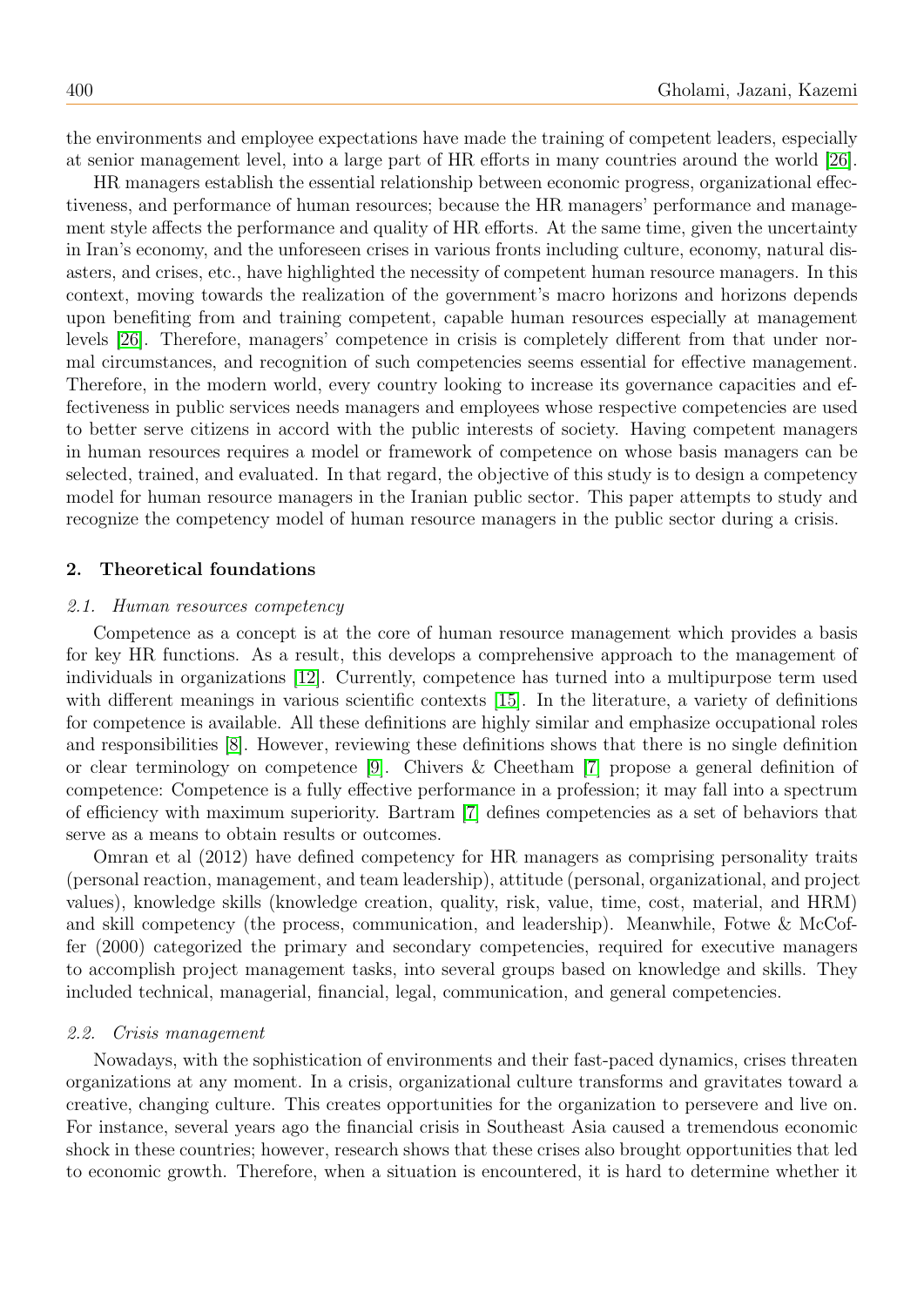is a hindrance (threat) or an opportunity. In general, crisis is a comprehensive term used to describe any form of disruption or disorder in the social sphere. Whenever orderly, normal, and predicted process of a phenomenon is interrupted, disorder occurs [\[4\]](#page-14-5). Depending on the context, crises can emerge in various social, political, cultural, economic, military, or other forms.

- 1. Social crisis: It occurs when disorders in society threaten the overall balance of normal performance of social life. A general social crisis indicates that society is unable to organize and maintain social order and has lost its internal capacity to solve social development issues [\[17\]](#page-14-6).
- 2. Political crisis: It is a legitimacy crisis of the sovereign state. Under these circumstances, the political elite in society lose their capacity to produce and reproduce communications and relationships based on trust and justification, and the political system becomes dysfunctional.
- 3. Cultural crisis: This crisis can take various forms. It can occur in the form of conflicts between subcultures and dominant culture, which can, at times, represent a type of cultural self-alienation. Sometimes, they can also emerge as the return to the cultural-self [\[17\]](#page-14-6).
- 4. Military crisis: This type of crisis usually occurs as a coup d'etat; a sudden and conclusive seizure of government power by a political faction or military group inside of the sovereign state. In a broad categorization, crises can be divided into two groups in terms of severity; mild and acute. Lucian Payne, with an approach to development in transitional societies, highlights crises of identity, legitimacy, participation, penetration, distributive/representation, and convergence [\[17\]](#page-14-6).

Crisis management is defined as a process by which an organization tries to identify and predict potential crises, then takes preventive measures against them to minimize their impact. If crisis management is defined as planning to control the crisis, then four processes should be carried out to meet that goal. First, detrimental phenomena must be predicted, then contingency plans must be set, after that, crisis management teams must be assembled, trained, and organized. Finally, the programs are completed by being implemented experimentally along with practical training. Based on what was said above: "Crisis management is a process of preventing a crisis or minimizing its impact when it takes place. To that end, the worst possible situations must be predicted and methods should be explored to manage and solve them".

Studies have shown that there is no single pattern that can guide research on crisis management. Researchers tend to only study and focus on one element of crisis management: Mitroff and Shrivastava (1987) on crisis audit, [\[13\]](#page-14-7), Nelson and Harcheller (1986) on crisis management teams, Terroit and Kelly (1992) on crisis management plans, Reilly (1987) on crisis preparation, Schreider (1990) on learning from disasters, Pauchant and Mitroff (1992) on crisis preparation activities and organizational charts for crisis response. In any case, a procedure should be developed to cover all these elements, because each one is an essential part of organizational crisis management.

## 2.3. Methodology

The main objective of this research is to present a competency model for HR managers in crises. This study is an applied descriptive survey in terms of objective and methodology. The population consists of 35 experts and managers and 2430 employees of Red Crescent, Tehran Municipality, and Tehran provincial government in Iran. A sample of 384 participants was selected using

$$
n = \frac{Za^2pq}{d^2} \tag{1}
$$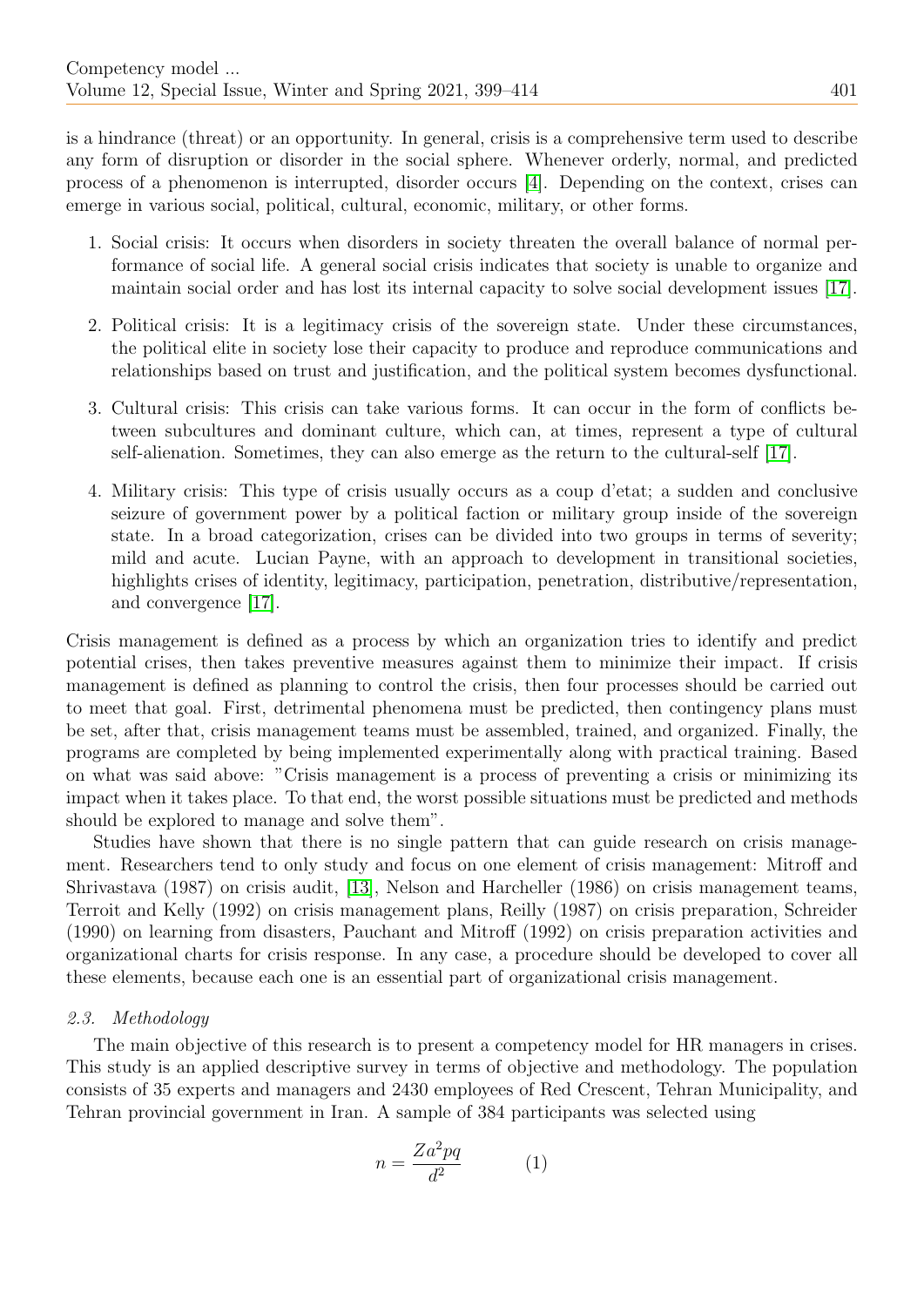and questionnaires were used to collect data. Two methods, the Delphi technique with interpretive structural modeling and factor analysis, were used to analyze research data and obtain results. For the Delphi technique, questionnaires were sent in two stages to members of the panel who were asked to comment on the significance of each factor as well as merging or adjustment of the variables. Then, the agreement among members was analyzed with SPSS and Kendall's concordance coefficient using

$$
w = \frac{12s(16-3)}{K^2(n^3 - n)}
$$
 (2)

For confirmatory factor analysis, first, variables' suitability for factor analysis was tested with  $BTS$ and KMO using

$$
KMO = \frac{\sum \sum_{i \neq j} r_{ji}^2}{\sum \sum_{i \neq j} r_{ji}^2 \sum \sum_{i \neq j} a_{ji}^2}
$$
(3)

and overall definition of items for the variable was assessed to determine the validity of structures and components. Then, relations between the components were determined using structural equations and the goodness of fit of the model was confirmed by incorporating  $RMSEA, AFGI, GFI$  and  $NFI$  indices.

## 3. Research findings

#### 3.1. Question 1: what competencies were identified through interviews?

In this study, after identifying the component using previous studies and coding them as Iranian-Islamic components; the individual-personality, interpersonal, organizational, and extra-organizational components were identified; each comprising sub-components. The Delphi method was used to better select the components. In the end, based on the findings from interviews, the evolution of the 5 main components and 18 sub-components of competency for organization managers are presented in the following table: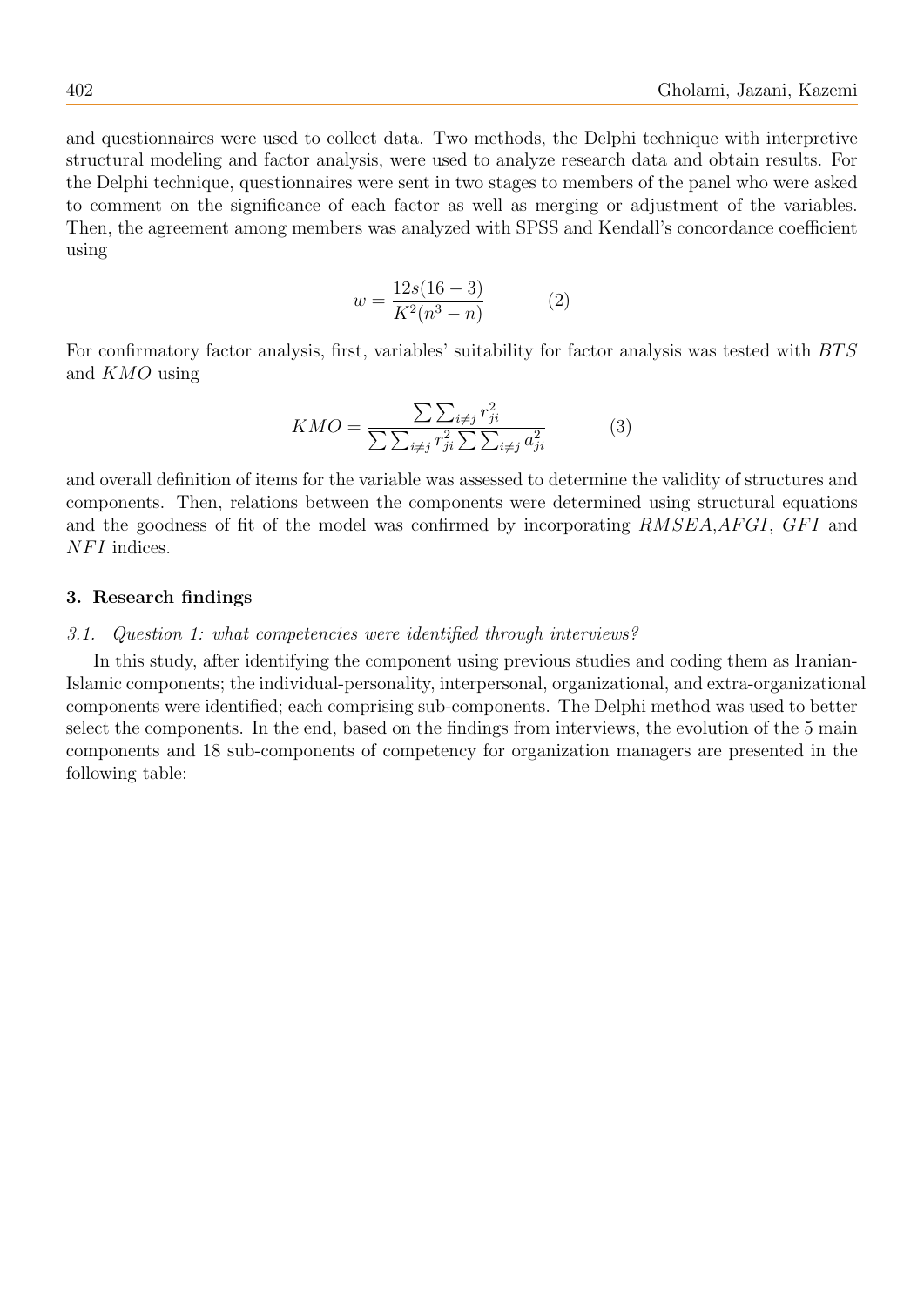|              | Lable 1. Competency model for THI management in crisis |                                |  |  |  |
|--------------|--------------------------------------------------------|--------------------------------|--|--|--|
|              |                                                        | Iranian-Islamic                |  |  |  |
|              |                                                        | Individual-personality         |  |  |  |
|              | Components                                             | Interpersonal                  |  |  |  |
|              |                                                        | Organizational                 |  |  |  |
|              |                                                        | Extra-Organizational           |  |  |  |
|              |                                                        | Domination of religious values |  |  |  |
|              | Iranian-Islamic component                              | Islamic-Iranian meritocracy    |  |  |  |
|              |                                                        | Fairness                       |  |  |  |
|              |                                                        | Pragmatism                     |  |  |  |
| Competencies | Individual-personality                                 | Commitment to competencies     |  |  |  |
|              |                                                        | Assiduousness                  |  |  |  |
|              |                                                        | People management              |  |  |  |
|              | Interpersonal component                                | Coaching                       |  |  |  |
|              |                                                        | Social intelligence            |  |  |  |
|              |                                                        | Team building                  |  |  |  |
|              |                                                        | Strategic leadership           |  |  |  |
|              |                                                        | Efficient resource allocation  |  |  |  |
|              | Organizational component                               | Organizational intelligence    |  |  |  |
|              |                                                        | Citizen-orientation            |  |  |  |
|              |                                                        | Crisis Management              |  |  |  |
|              |                                                        | Political intelligence         |  |  |  |
|              | Extra-Organizational component                         | Business acumen                |  |  |  |
|              |                                                        | Cultural Intelligence          |  |  |  |

|  |  | Table 1: Competency model for HR management in crisis |  |
|--|--|-------------------------------------------------------|--|
|  |  |                                                       |  |

- 3.2. Question 2: What are the components influencing the competency model of HR managers in crises
- 3.2.1. Iranian-Islamic component

In the table below, the  $K1$  to  $K3$  codes, along with the Iranian-Islamic main component (Islamic) and its impact on designing a competency model for HR managers in crises (competency) were investigated. The analysis results are presented in Fig[.1](#page-5-0) and Table [2:](#page-4-0)

<span id="page-4-0"></span>

| Variable    | Code | Variable      | Level  | Significant | Result    |                    | Significant | Result               |  |
|-------------|------|---------------|--------|-------------|-----------|--------------------|-------------|----------------------|--|
| independent |      | Dependent     | of     | figures     |           | figures            |             |                      |  |
| (from)      |      | $(\text{on})$ | Impact |             |           |                    |             | or Rejection         |  |
|             |      |               |        |             |           |                    |             | of hypotheses        |  |
|             |      | Design of     |        |             |           |                    |             |                      |  |
|             | k1   | Competency    | .161   | 19.448      | Confirmed |                    |             |                      |  |
| Iranian-    |      | Models        |        |             |           |                    |             |                      |  |
| Islamic     | k2   | for HR        | .208   | 22.882      | Confirmed | $\vert 0.66 \vert$ | 11.926      | Hypothesis Confirmed |  |
| component   |      | Managers in   |        |             |           |                    |             | Primary              |  |
|             | k3   | Crisis        | .102   | 11.137      | Confirmed |                    |             |                      |  |
|             |      | Situations    |        |             |           |                    |             |                      |  |

## Table 2: Competency model for HR management in crisis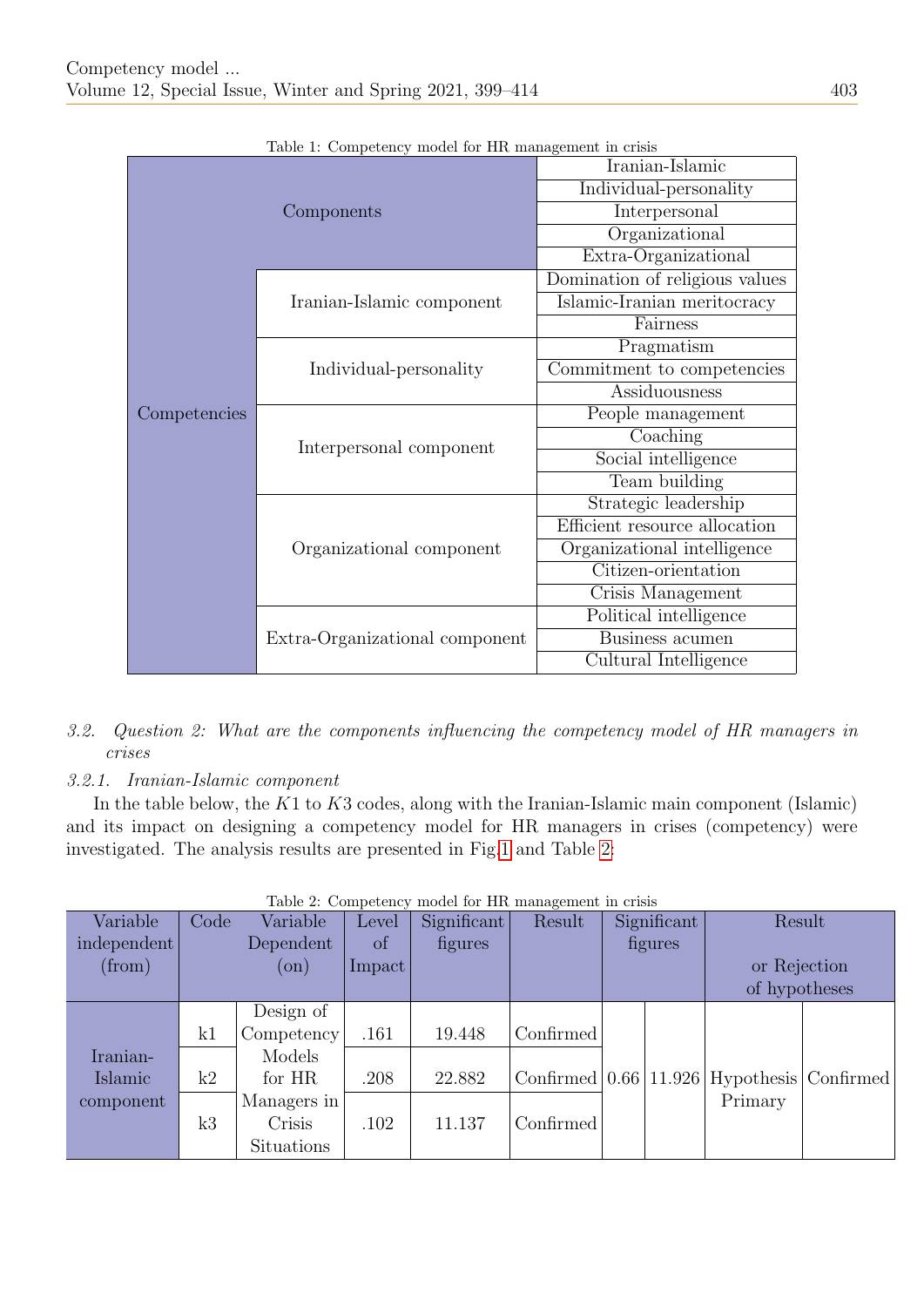<span id="page-5-0"></span>

Figure 1: The impact of knowledge management components on the design of the HR managers' competency model in crises

According to the above table, among the factors posed by the Iranian-Islamic component, domination of religious values with coefficient .16 and with the t-value of 19.4, Islamic-Iranian morality with a coefficient of 0.2 and a t-value of 22.8, fairness with a coefficient of 0.1 and a t-value of 11.1, have a significant positive impact on the design of competency model for HR managers in crisis. Also, the Iranian-Islamic variable — with an impact coefficient of 0.66 and a t-value of 11.9— has a positive significant effect on managers' competency.

Model fit indices indicate that the model has a good fit because its ratio of  $K2$  to the degree of freedom  $(\chi^2/df)$  is 1.79, which is below the permissible value of 3. Also, the value of RMSEA is 0.043 and 07.04, lower than the permissible value of 0.08. Therefore, it does not require much adjustment. The P-value is also 0.000, which is less than 0.05. All the significant numbers related to the model parameters are larger than 1.96 and significant. The value of RMSEA is at 0.000. The permissible limit of RMSEA is 1.0. The GFI, AGFI, and NFI indices are at 0.88, 0.92, and 0.88, respectively, which represent a very good fit.

| Table 3: Fit indices of the research model |                 |        |  |  |  |  |  |  |  |
|--------------------------------------------|-----------------|--------|--|--|--|--|--|--|--|
| Index                                      | Standard value  | values |  |  |  |  |  |  |  |
| $\chi^2/df$                                | Less than 3     | 1.94   |  |  |  |  |  |  |  |
| RMSEA                                      | Less than $0.1$ | 0.000  |  |  |  |  |  |  |  |
| AGFI                                       | More than 0.8   | 0.89   |  |  |  |  |  |  |  |
| GFI                                        | More than 0.9   | 0.95   |  |  |  |  |  |  |  |
| NFI                                        | More than 0.9   | 0.95   |  |  |  |  |  |  |  |

#### 3.2.2. Individual-personality components

To answer this hypothesis, structural equations were used which involved the twelve components in the test. The table below shows the codes f1 to f3 along with the individual-personality main component (Personality) and its impact on the design of the competency model for HR managers in crises (Competency). The analysis results are given in Figure [2](#page-6-0) and Table [4:](#page-6-1)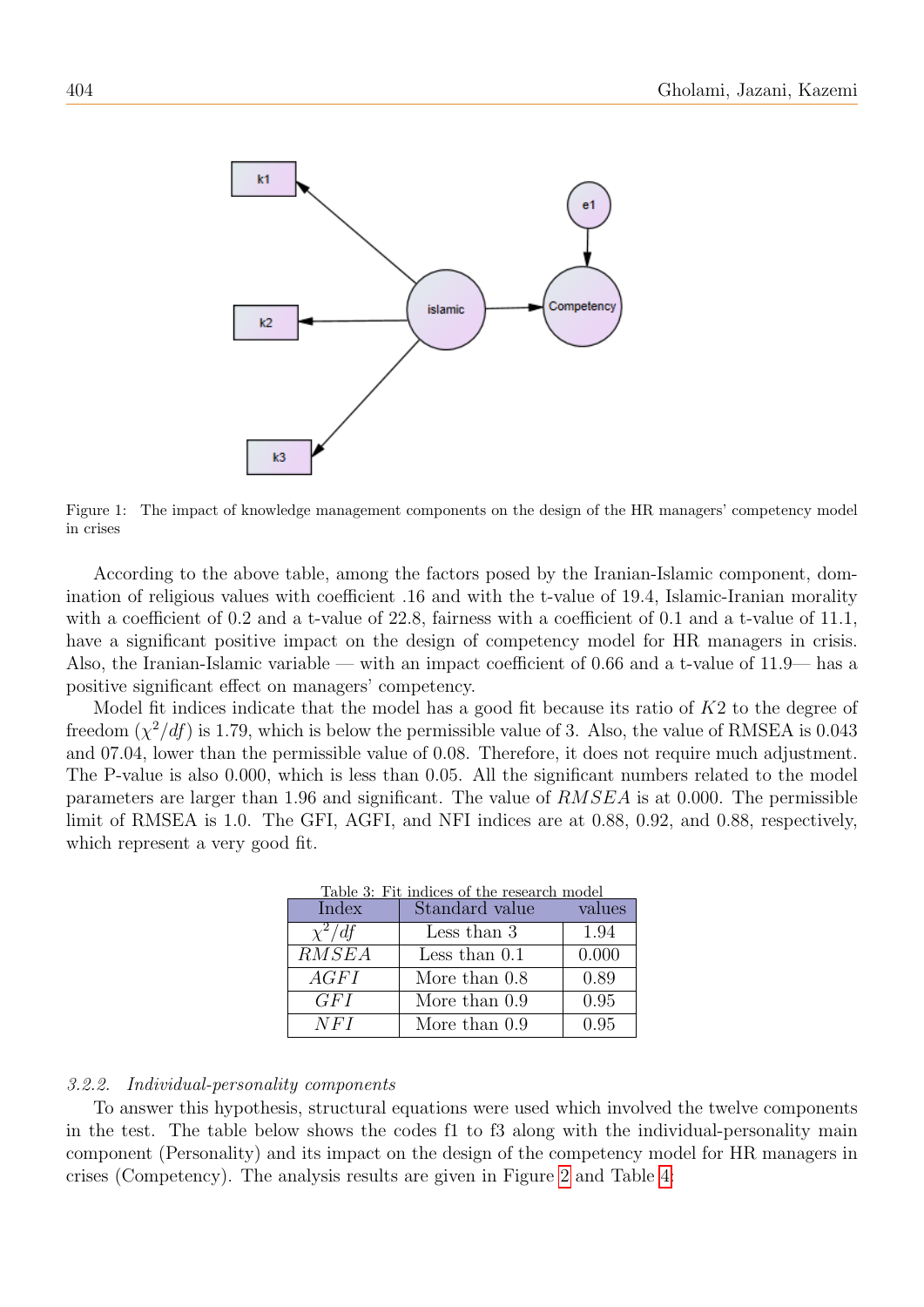<span id="page-6-0"></span>

Figure 2: Impact of individual-personality components on the design of HR managers' competency model in crises

<span id="page-6-1"></span>Table 4: The estimation of individual-personality component's impact on the design of HR managers' competency model in crises

| Variable       | Code | Variable    | Level           | Significant | Result                        | Significant |         | Result               |  |
|----------------|------|-------------|-----------------|-------------|-------------------------------|-------------|---------|----------------------|--|
| independent    |      | Dependent   | οf              | figures     |                               |             | figures |                      |  |
| (from)         |      | $($ on $)$  | $\text{Impact}$ |             |                               |             |         | or Rejection         |  |
|                |      |             |                 |             |                               |             |         | of hypotheses        |  |
|                |      | Design of   |                 |             |                               |             |         |                      |  |
|                | f1   | Competency  | .047            | 5.050       | Confirmed                     |             |         |                      |  |
| 2. Individual- |      | Models      |                 |             |                               |             |         |                      |  |
| personality    | f2   | for HR      | .067            | 10.207      | Confirmed $(0.32 \mid 12.32)$ |             |         | Hypothesis Confirmed |  |
| management     |      | Managers in |                 |             |                               |             |         | Primary              |  |
|                | f3   | Crisis      | .105            | 1.550       | Confirmed                     |             |         |                      |  |
|                |      | Situations  |                 |             |                               |             |         |                      |  |

According to the above table, among the factors posed by the Iranian-Islamic component, with subcomponents of pragmatism with a coefficient of 0.047 and t-value of 5.05, adherence to morality with a coefficient of 0.06 and t-value of 10.2, and assiduousness with coefficient 0.1 and t-value of 1.1, the first two factors have a positive, significant impact on the design of HR managers competency model in crises while the third factor is null. Also, an individual-personality variable with an impact coefficient of 0.32 and a t-value of 12.3 has a positive, significant effect on managers' competence.

Model fit indices also indicate that the model has a good fit because the ratio of K2 to the degree of freedom  $(\chi^2/df)$  is 1.79 — is below the permissible value of 3— and the value of RMSEA at 0.043 and 0.074 and below the permissible value 0.08. Therefore, it does not require much adjustment. The P-value is also 0.000, which is less than 0.05. All the significant numbers related to the model parameters are larger than 1.96 and significant. The value of RMSEA is at 0.000. The permissible limit of RMSEA is 1.0. The GFI, AGFI, and NFI indices are at 0.88, 0.92, and 0.88, respectively, which represent a very good fit.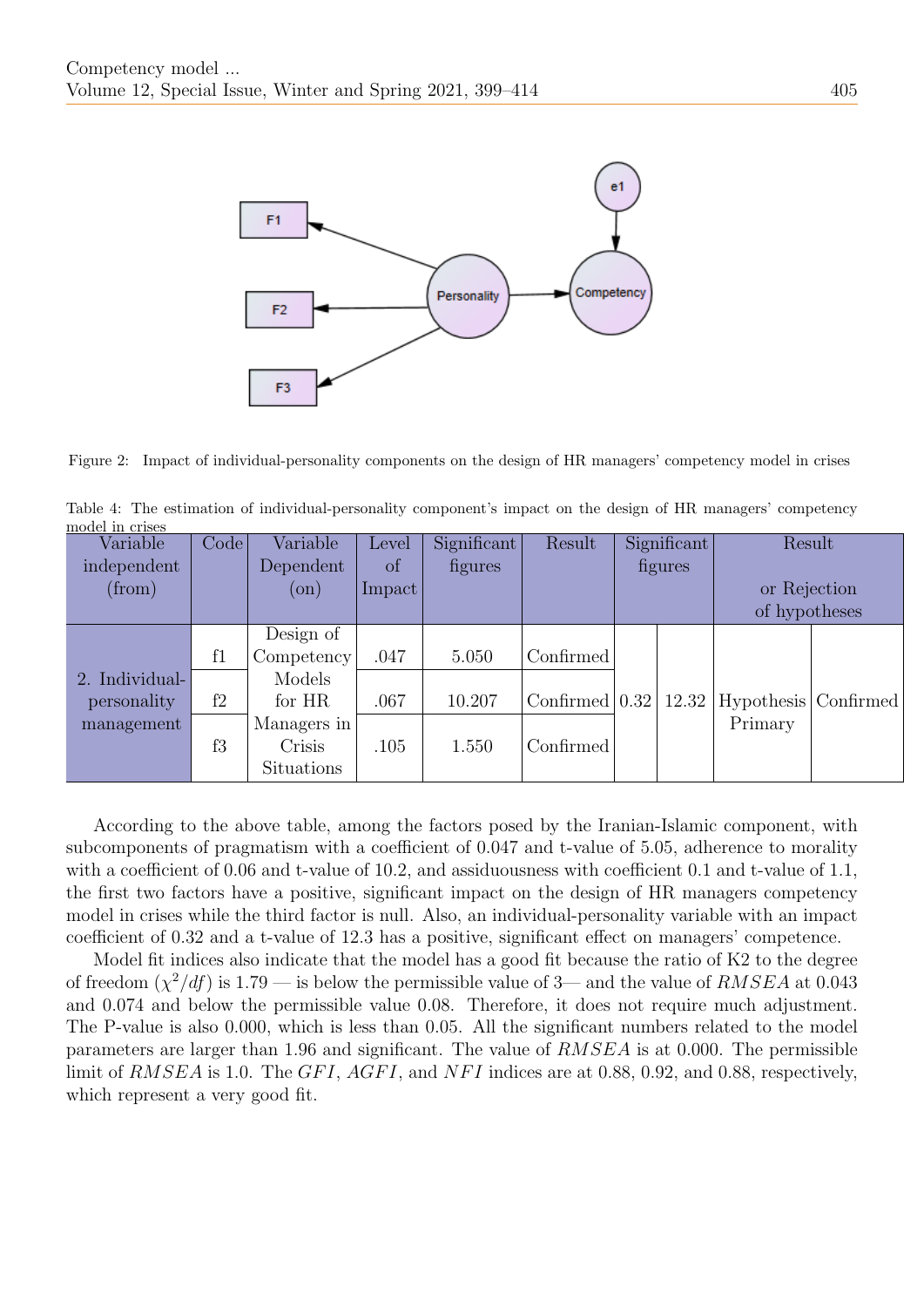|             | Table 5: Fit indices of the research model |        |
|-------------|--------------------------------------------|--------|
| Index       | Standard value                             | values |
| $\chi^2/df$ | Less than 3                                | 1.94   |
| RMSEA       | Less than $0.1$                            | 0.000  |
| AGFI        | More than $0.8$                            | 0.89   |
| GF I        | More than $0.9$                            | 0.95   |
| NFI         | More than 0.9                              | 0.95   |

Table 5: Fit indices of the research model

# 3.2.3. Interpersonal component

In the following table, codes h1 to h4 along with the interpersonal main component (interpersonal) and its impact on the competency model for HR managers in crises (Competency), are presented in Figure [3](#page-7-0) and Table [6.](#page-7-1)

<span id="page-7-0"></span>

Figure 3: Effect of HR components in public organizations on the design of the HR managers' competency model in crises

<span id="page-7-1"></span>

|  |  |  |  | Table 6: The estimation of the impact of HR on the design of the HR managers' competency model in crises |  |  |
|--|--|--|--|----------------------------------------------------------------------------------------------------------|--|--|
|--|--|--|--|----------------------------------------------------------------------------------------------------------|--|--|

| Variable      | Code          | Variable    | Level  | Significant | Result    | Significant |     | Result                 |  |
|---------------|---------------|-------------|--------|-------------|-----------|-------------|-----|------------------------|--|
| independent   |               | Dependent   | of     | figures     |           | figures     |     |                        |  |
| (from)        |               | $($ on $)$  | Impact |             |           |             |     | or Rejection           |  |
|               |               |             |        |             |           |             |     | of hypotheses          |  |
|               | h1            | Design of   | .093   | 6.038       | Confirmed |             |     |                        |  |
|               |               | Competency  |        |             |           |             |     |                        |  |
| Interpersonal | $\mathrm{h}2$ | Models      | 0.100  | 0.3877      | Confirmed |             |     |                        |  |
|               |               | for HR      |        |             |           | 0.42        | 6.8 | Hypothesis   Confirmed |  |
|               | h3            | Managers in | .081   | 1.089       | Rejected  |             |     | Primary                |  |
|               |               | Crisis      |        |             |           |             |     |                        |  |
|               | h4            | Situations  | .316   | 4.032       | Confirmed |             |     |                        |  |

Based on the above table, among the factors posed by the interpersonal component, people management subcomponent with a coefficient of 0.093 and a t-value of 6.03, coaching with a coefficient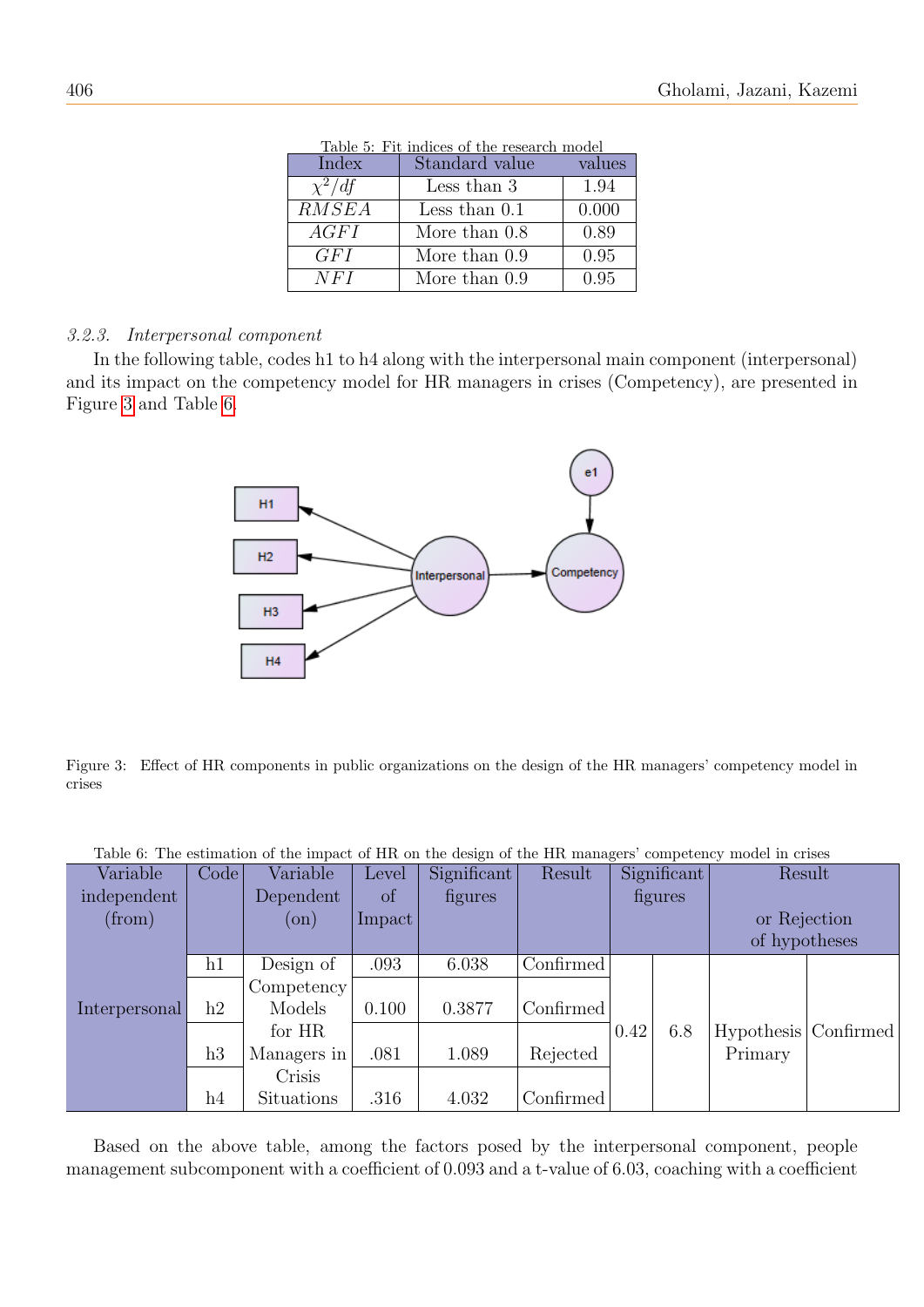of 0.100 and a t-value of 3.8, and team-building with a coefficient of 0.31 and a t-value of 4.02 had a positive and significant impact while the social intelligence with a coefficient of 0.08 and a t-value of 1.1 was determined null. Also, the interpersonal variable with an impact coefficient of 0.42 and with the t-value of 4.8 has a positive, significant impact on managers' competency.

Model fit indices indicate that the model has a good fit, since the ratio of K2 to the degree of freedom  $(\chi^2/df)$  is 1.79, which is lower than the permissible value at 3, and the value of  $RMSEA$  is at 0.032.  $GFI$ ,  $AGFI$ , and  $NFI$  are at 0.98, 0.93, and 0.98 respectively, which represent an excellent fit as listed in the following table.

| Table 7: Fit indices of the research model |                 |        |  |  |  |  |  |  |
|--------------------------------------------|-----------------|--------|--|--|--|--|--|--|
| Index                                      | Standard value  | values |  |  |  |  |  |  |
| $\chi^2/df$                                | Less than 3     | 1.94   |  |  |  |  |  |  |
| RMSEA                                      | Less than $0.1$ | 0.0320 |  |  |  |  |  |  |
| AGFI                                       | More than $0.8$ | 0.98   |  |  |  |  |  |  |
| GFI                                        | More than 0.9   | 0.93   |  |  |  |  |  |  |
| NFI                                        | More than 0.9   | 0.98   |  |  |  |  |  |  |

## 3.2.4. Organizational component

To answer this hypothesis, structural equations were used that included sixteen components. In the following table, I1 to I5 codes along with the main component of organizational factors (FIRM) and their impact on the competency model of HR managers in crises (Competency) were investigated. The results of the analysis are given in Fig. [4](#page-8-0) and Table [8.](#page-9-0)

<span id="page-8-0"></span>

Figure 4: The effect of the organizational component on the design of the HR managers' competency model in crises

According to the above table, among the factors posed by the organizational component, with subcomponents of strategic leadership with a coefficient of 0.16 and t-value of 19.4, efficient resource allocation with a coefficient of 0.208 and t-value of 22.8, Citizen-orientation with a coefficient of 0.31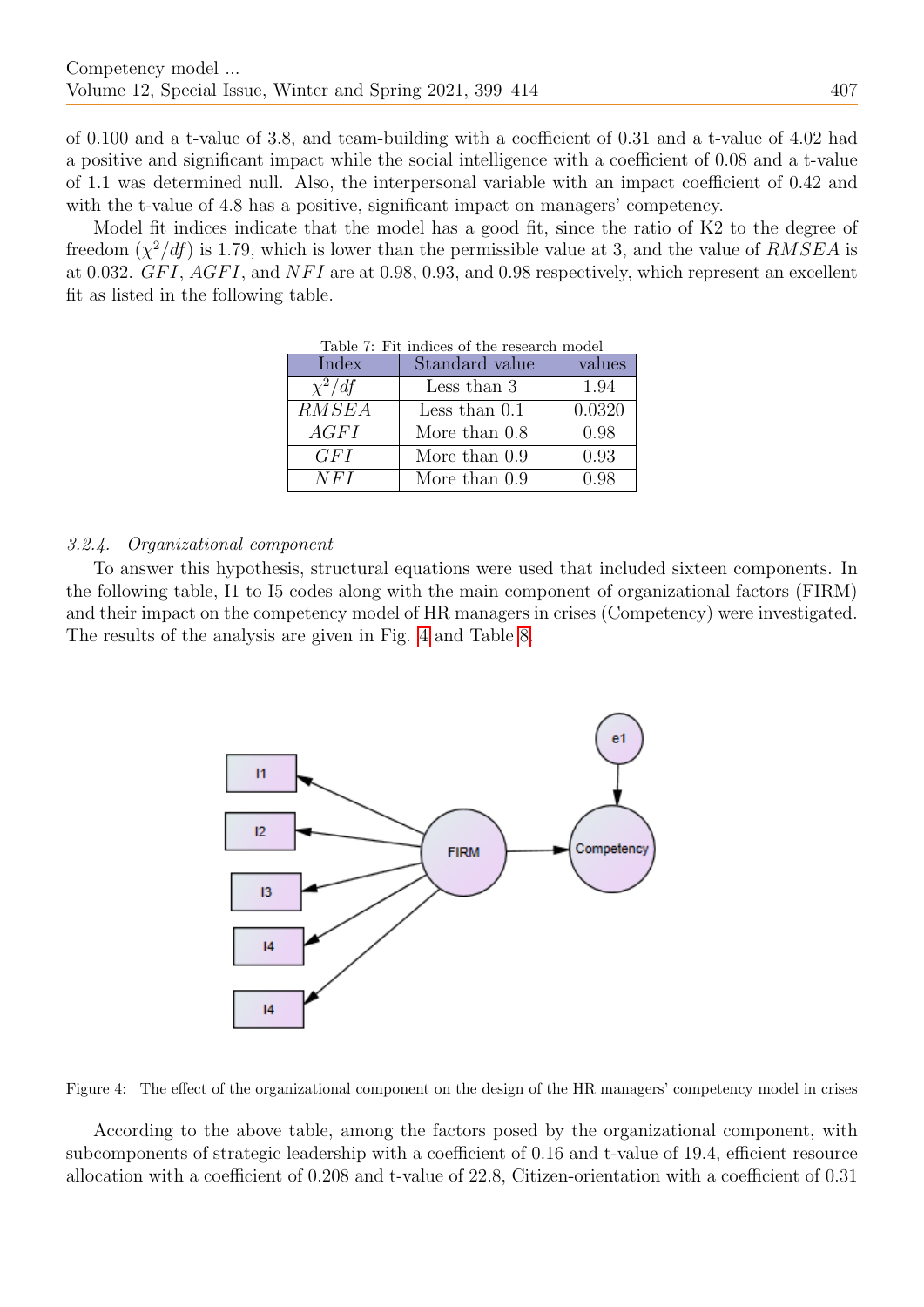| Variable       | Code        | Variable    | Level  | Significant | Result             | Significant |              | Result               |               |  |
|----------------|-------------|-------------|--------|-------------|--------------------|-------------|--------------|----------------------|---------------|--|
| independent    |             | Dependent   | of     | figures     |                    | figures     |              |                      |               |  |
| (from)         |             | $($ on $)$  | Impact |             |                    |             | or Rejection |                      |               |  |
|                |             |             |        |             |                    |             |              |                      | of hypotheses |  |
|                | $_{\rm I1}$ |             | 0.161  | 19.448      | Confirmed          |             |              |                      |               |  |
|                |             |             |        |             |                    |             |              |                      |               |  |
|                | I2          | Design of   | .208   | 22.882      | Confirmed          |             |              |                      |               |  |
|                |             | Competency  |        |             |                    |             |              |                      |               |  |
| Organizational | I3          | Models      | 0.102  | 11.137      | Confirmed $ 0.56 $ |             | 18.32        | Hypothesis Confirmed |               |  |
| Factors        |             | for HR      |        |             |                    |             |              | Primary              |               |  |
|                | I4          | Managers in | .488   | 1.901       | Rejected           |             |              |                      |               |  |
|                |             | Crisis      |        |             |                    |             |              |                      |               |  |
|                | I5          | Situations  | 0.162  | 18.192      | Confirmed          |             |              |                      |               |  |
|                |             |             |        |             |                    |             |              |                      |               |  |

<span id="page-9-0"></span>Table 8: The impact of organizational factors on the design of the HR managers' competency model in crises

and a t-value of 4.02, crisis management with an impact coefficient of 0.16 and a t-value of 18.1 had a positive, significant impact while the organizational intelligence with a coefficient of 0.48 and a t-value of 1.9 was determined null. Also, the organizational variable with an impact coefficient of 0.56 and a t-value of 018 had a significant, positive impact on managers' competence.

Model fit indices indicate that the model has a good fit because its ratio of  $K2$  to the degree of freedom  $(\chi^2/df)$  is 1.79— below the permissible value of 3— and the value of RMSEA is at 0.082.  $GFI, AGFI,$  and  $NFI$  indices are at 0.99, 0.93, and 0.98, respectively, which represent a very good fit as shown in the table below.

| Table 9: Fit indices of the research model |                 |        |  |  |  |  |  |  |
|--------------------------------------------|-----------------|--------|--|--|--|--|--|--|
| Index                                      | Standard value  | values |  |  |  |  |  |  |
| $\chi^2/df$                                | Less than 3     | 1.79   |  |  |  |  |  |  |
| RMSEA                                      | Less than $0.1$ | 0.0820 |  |  |  |  |  |  |
| AGFI                                       | More than 0.8   | 0.99   |  |  |  |  |  |  |
| GF I                                       | More than 0.9   | 0.93   |  |  |  |  |  |  |
| NFI                                        | More than 0.9   | 0.98   |  |  |  |  |  |  |

## 3.2.5. Extra-organizational component

To obtain this hypothesis, structural equation modeling was used which consisted of seven components. In the following table, EX1 to EX3 codes along with the main component of the organization's external factors (EXTERNAL) and their contribution to the competency model for HR managers in crises (Competency) were investigated.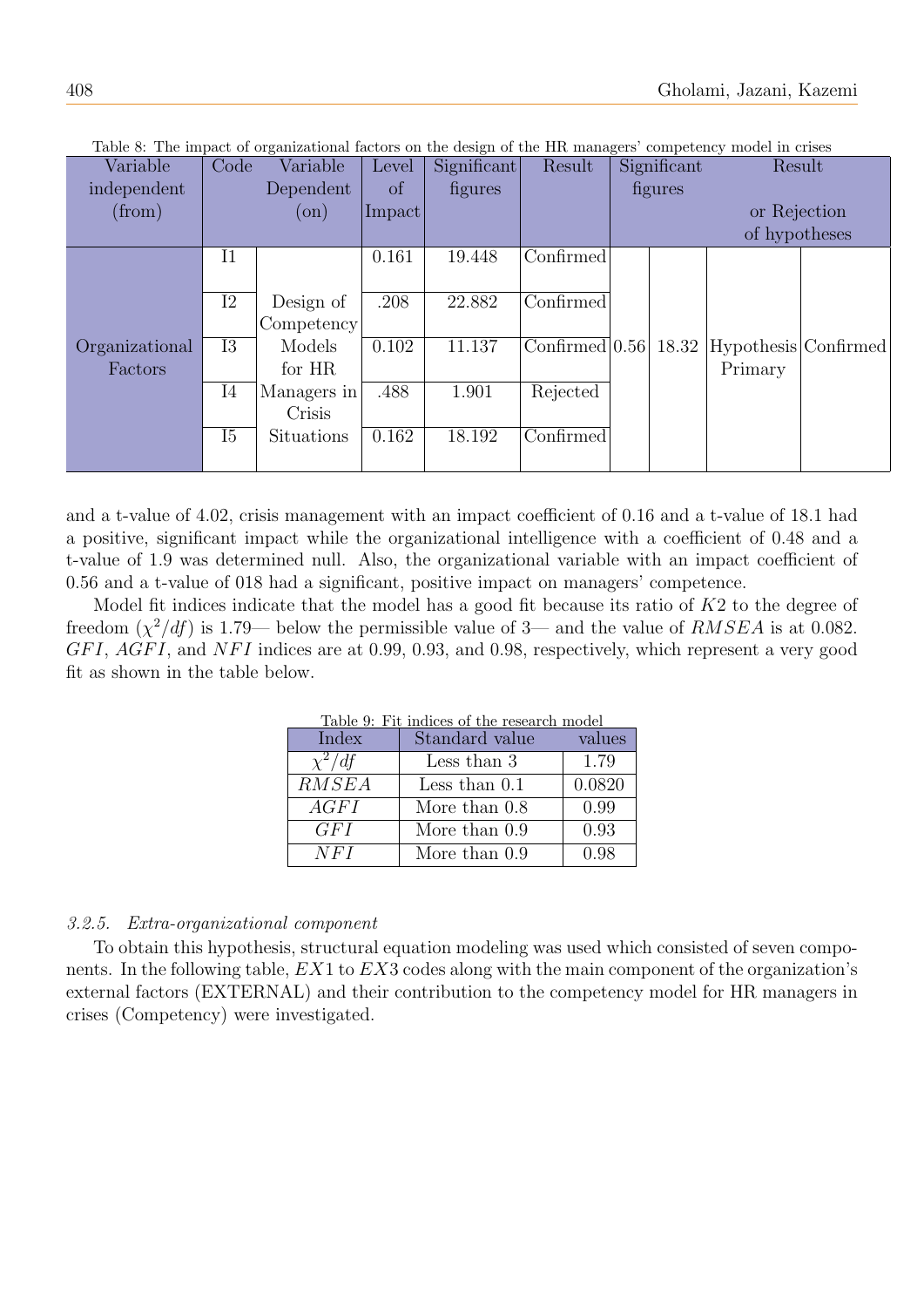

Figure 5: Impact of factors of Extra-organizational components on the design of the HR managers competency model in crises

Table 10: Estimation of the impact of extra-organizational factors on the design of the HR managers' competency model in crises

| Variable       | Code | Variable    | Level     | Significant | Result             | Significant |         |               | Result                 |              |  |
|----------------|------|-------------|-----------|-------------|--------------------|-------------|---------|---------------|------------------------|--------------|--|
| independent    |      | Dependent   | of        | figures     |                    |             | figures |               |                        |              |  |
| (from)         |      | $($ on $)$  | $Im$ pact |             |                    |             |         |               |                        | or Rejection |  |
|                |      |             |           |             |                    |             |         | of hypotheses |                        |              |  |
|                |      | Design of   |           |             |                    |             |         |               |                        |              |  |
|                | EX1  | Competency  | 0.182     | 14.819      | Confirmed          |             |         |               |                        |              |  |
| Extra-         |      | Models      |           |             |                    |             |         |               |                        |              |  |
| organizational | EX2  | for HR      | 0.548     | 48.776      | Confirmed $ 0.55 $ |             | 12.3    |               | Hypothesis   Confirmed |              |  |
| factors        |      | Managers in |           |             |                    |             |         | Primary       |                        |              |  |
|                | EX3  | Crisis      | 0.115     | 9.234       | Confirmed          |             |         |               |                        |              |  |
|                |      | Situations  |           |             |                    |             |         |               |                        |              |  |

Based on the above table, the factors posed by the extra-organizational component are subcomponents of political intelligence with a coefficient of 0.18 and a t-value of 14.8, business acumen with a coefficient of 0.54 and a t-value of 48.7, and cultural intelligence with a coefficient of 0.11 and a t-value of 9.2. Also, the extra-organizational variable— with an impact coefficient of 0.55 and a t-value of 12.3 — has a positive, significant effect on managers' competence.

Model fit indices show that the model has a good fit; because its ratio of K2 to the degree of freedom  $(\chi^2/df)$  is 1.83— below the permissible limit of 3— and the value of RMSEA is at 0.082.  $GFI$ ,  $AGFI$  and  $NFI$  indices are at 0.90, 0.92, and 0.98, respectively, which represent a very good fit as shown in the table below.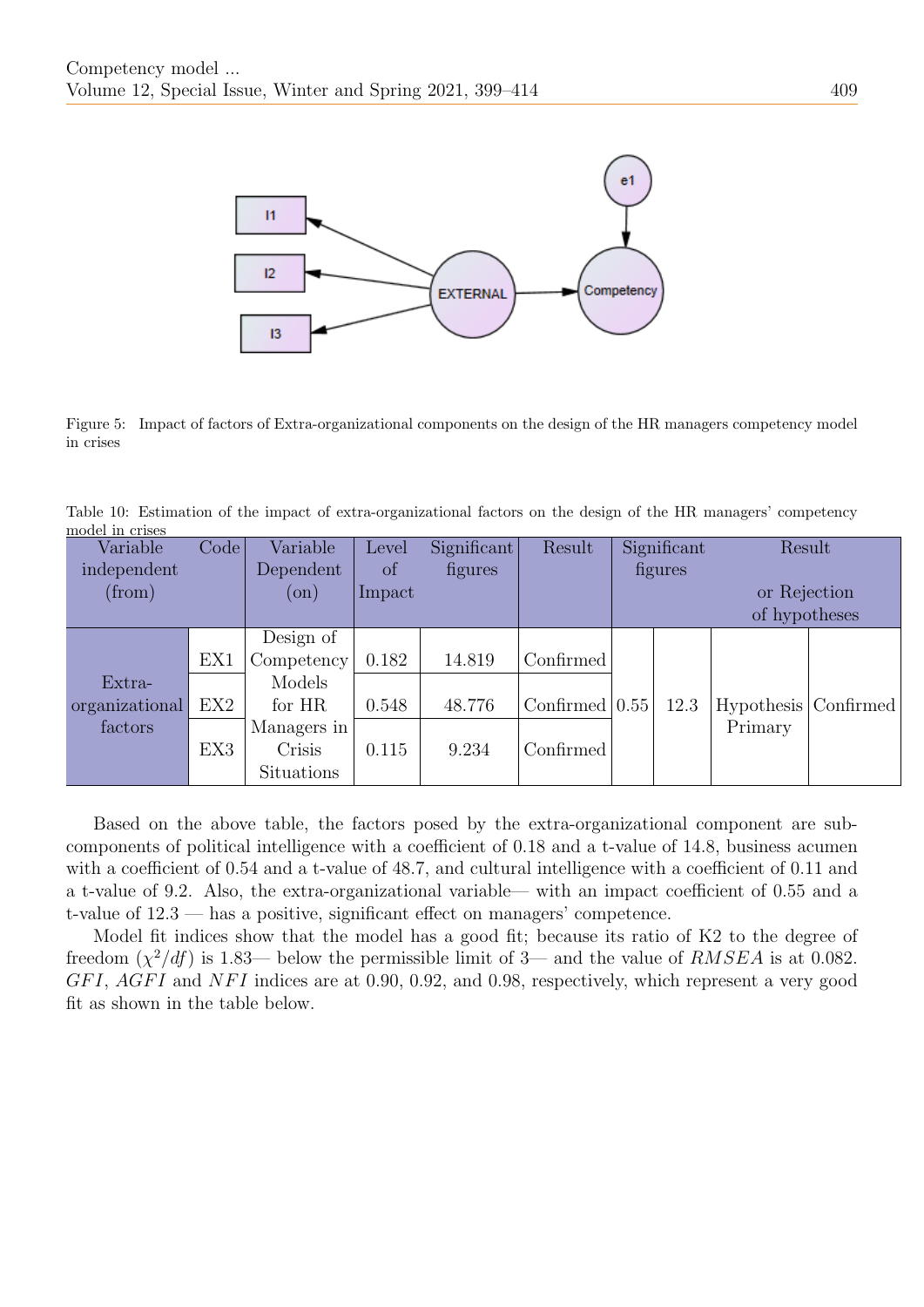| Table II: FIL Indices of the research model |                 |        |  |  |  |
|---------------------------------------------|-----------------|--------|--|--|--|
| Index                                       | Standard value  | values |  |  |  |
| $\chi^2/df$                                 | Less than 3     | 1.83   |  |  |  |
| RMSEA                                       | Less than $0.1$ | 0.0820 |  |  |  |
| AGFI                                        | More than $0.8$ | 0.90   |  |  |  |
| GF I                                        | More than 0.9   | 0.92   |  |  |  |
| NFI                                         | More than 0.9   | 0.98   |  |  |  |

Table 11: Fit indices of the research model

| Table 12: Results from a one-sample t-test to study the status of the variables |
|---------------------------------------------------------------------------------|
|---------------------------------------------------------------------------------|

| <b>VARIARLE</b>        | Theoretical mean= $3.0$ |                |         |                   |       |
|------------------------|-------------------------|----------------|---------|-------------------|-------|
|                        | Observed mean           | Std. deviation | T-value | Degree of Freedom | D     |
| Individual personality | 3.69                    | 0.431          | 28.108  | 305               | 0.000 |
| Iranian-Islamic        | 3.47                    | 0.391          | 21.194  | 305               | 0.000 |
| Interpersonal          | 3.73                    | 0.491          | 26.264  | 305               | 0.000 |
| Organizational         | 3.57                    | 0.321          | 22.22   | 305               | 0.000 |
| Extra-Organizational   | 3.76                    | 0.488          | 25.24   | 305               | 0.000 |

At 0.05 level, results from the one-sample t-test show that:

- The individual-personality component, the test statistic is positive at 28.108, which has a significant difference with 3. Their mean is more than 3.000 and the significance level is less than 0.05. Therefore, the mean is higher than the median, and the H0 hypothesis is rejected.
- The Iranian-Islamic element has a positive test statistic at 21.194, therefore, there is a significant difference with 3. Their mean is more than 3.000 and the significance level is less than 0.05. Therefore, the mean is higher than the median, and the  $H_0$  hypothesis is rejected.
- The interpersonal component has a positive test statistic at 26.264; meaning a significant difference with 3. Their mean is lower than 3.000 and the significance level is below 0.05. Therefore, the mean is not higher than the median and the H0 hypothesis is rejected.
- The organizational component has a positive test statistic at 22.22 and there is a significant difference with 3. Their mean is more than 3.000 and the significance level is less than 0.05. Therefore, the mean is higher than the median, and the H0 hypothesis is rejected.
- The extra-organizational component has a positive test statistic at 25.24 and there is a significant difference with 3. Their mean is lower than 3.000 and the significance level is below 0.05. Therefore, the mean is not higher than the median and the H0 hypothesis is rejected.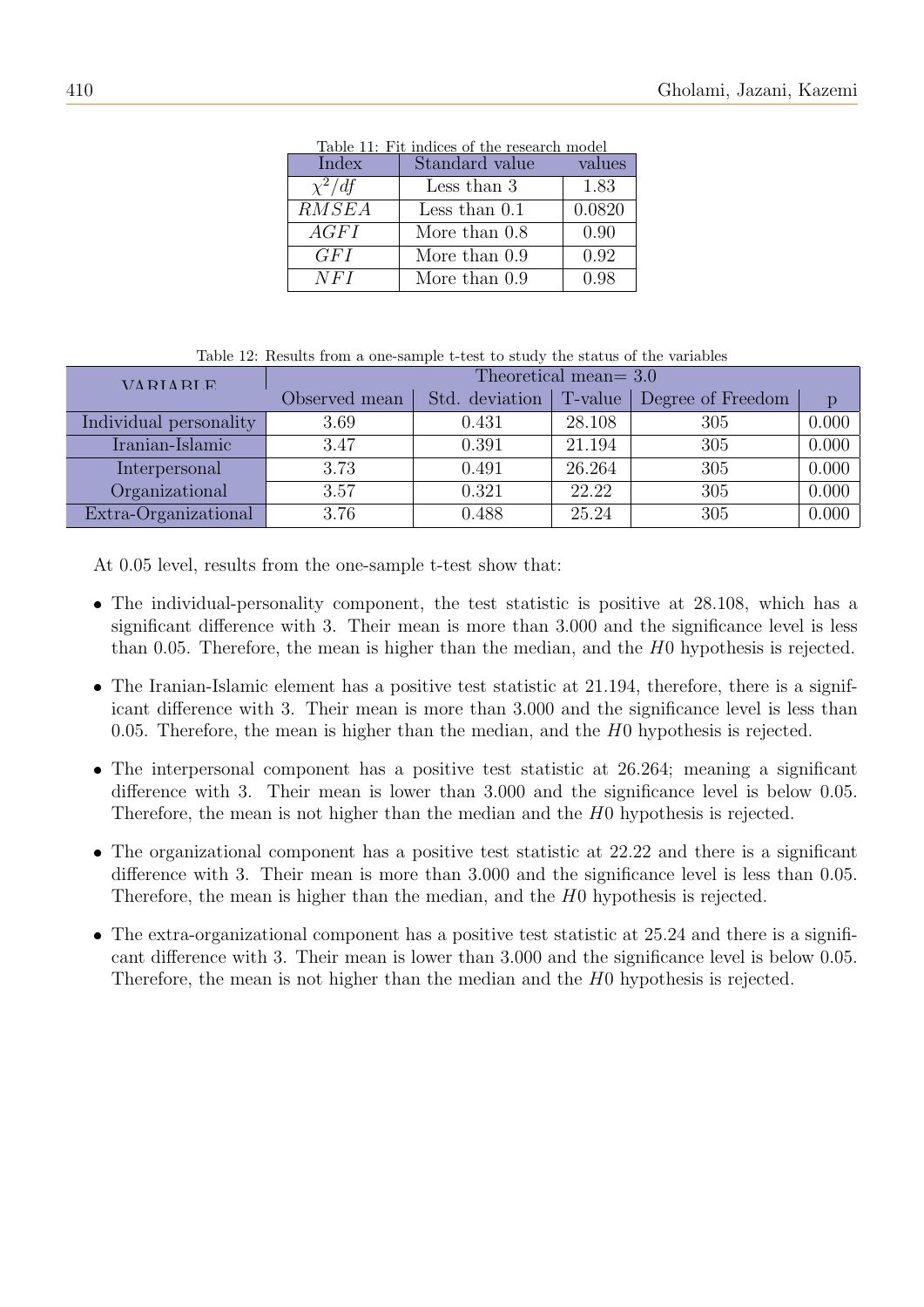| Variables              |      |      |      |  |
|------------------------|------|------|------|--|
| Iranian-Islamic        |      |      |      |  |
| Individual-personality | 0.63 |      |      |  |
| Interpersonal          | 0.69 | 0.73 |      |  |
| Organizational         | 0.53 | 0.43 | 0.52 |  |
| Extra-Organizational   | 0.67 | 0.78 | 0.60 |  |

Table 13: Pearson correlation coefficients of sustainability mechanisms

As indicated from the table [\[1\]](#page-14-8), there is a correlation between all elements of the research, and the Pearson correlation coefficient is very high at a significance level of below five percent. Hence, the hypotheses of the research can be assessed.

Therefore, as estimated by structural equitations, the final model can be proposed as:



Figure 6: Conceptual Model of the research- Source: (Research findings)

3.3. Question 3: What is the extent of prioritization of components contributing to the competency model of HR managers in crises?

| Table 14: Pearson correlation coemcients of sustainability mechanisms |                      |               |                 |           |                                       |
|-----------------------------------------------------------------------|----------------------|---------------|-----------------|-----------|---------------------------------------|
|                                                                       | Extra-organizational | Interpersonal | Iranian-Islamic |           | Organizational Individual-personality |
|                                                                       | component            | component     | component       | component | component                             |
| value                                                                 | $\;\:0.5321$         | 0.5803        | 0.6326          | 0.6823    | 0.7330                                |
| Rank                                                                  |                      |               |                 |           |                                       |

Table 14: Pearson correlation coefficients of sustainability mechanisms

In Table14, the sums of normalized weights for the selection of competency components indicate that the criterion of individual-personality component—with the sum of coefficients at 0.733— is the most important index from consumers' perspective, and the other indicators are organizational, Iranian-Islamic, interpersonal and extra-organizational, respectively.

## 4. Discussion and Conclusion

This paper attempts to identify and localize a suitable HRM model to be implemented in public organizations in Iran by exploring the HRM models in a range of Iranian and non-Iranian research.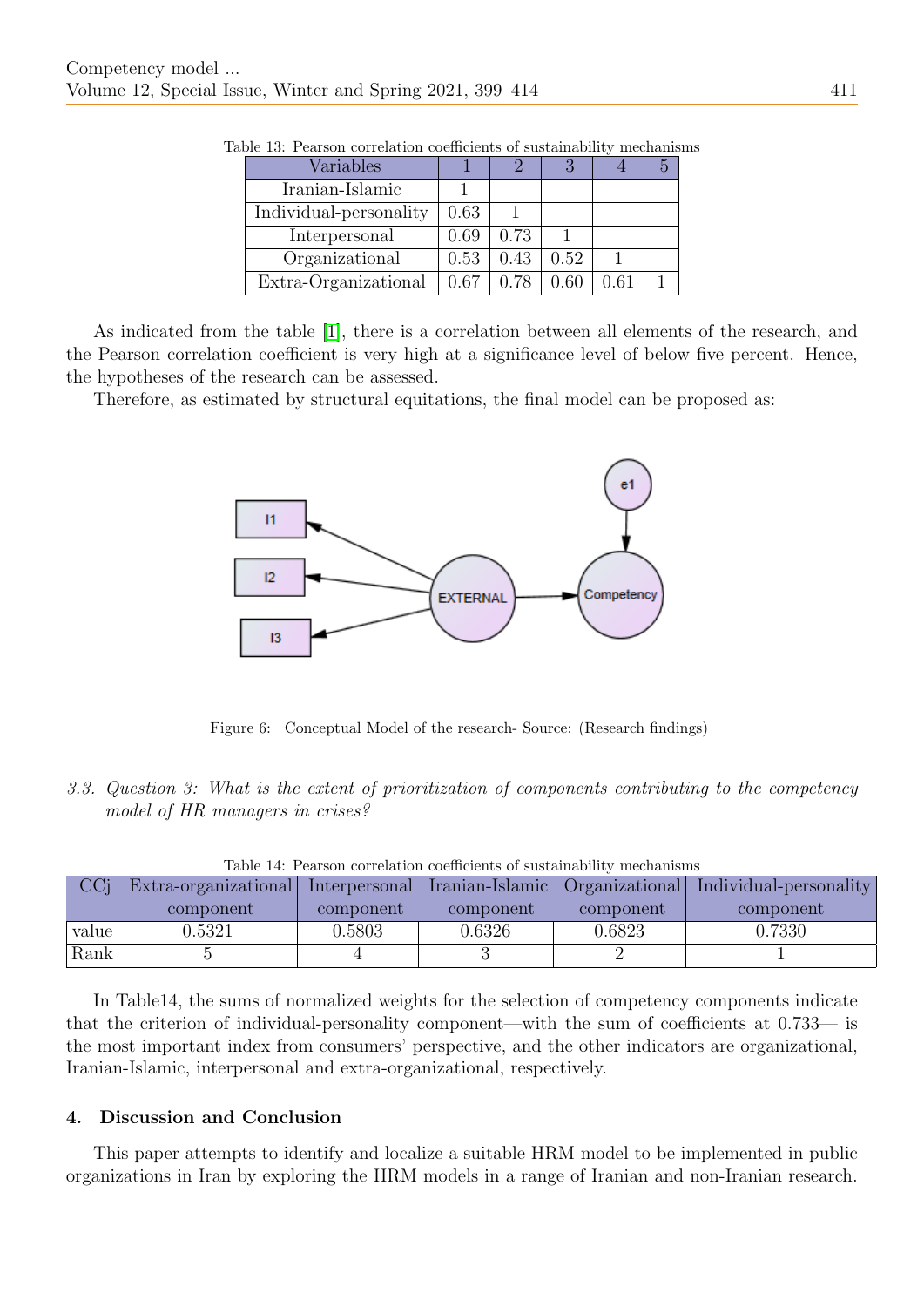This subject and its results can help public organizations' managers carry out HR procedures following a well-defined, suitable framework where plans for their execution are predicted and formulated. Development of a local competency model for HR managers in public organizations helps provide a specific framework for young managers to act on, as well as a benchmark for assessment of these managers by the organizations' authorities. Therefore, this study aimed at proposing a competency model for HR managers in crises.

Table 1 shows results from the design of the competency model for HR managers' in crises indicated that the HR managers' competency in crises includes five main components: Iranian-Islamic, individual-personality, interpersonal, organizational, extra-organizational components as well as 18 sub-components. Results showed that the following were accepted as prioritized indices from each component: domination of religious values, Iranian-Islamic morality, and fairness from the Iranian-Islamic components; pragmatism, adherence to morality, and assiduousness from the personality components; strategic leadership, efficient resource allocation, organizational intelligence, citizen orientation, and crisis management from the organizational component; and political intelligence, business acumen, and cultural Intelligence from the extra-organizational components.

A one-sample t-test was used to study the research variables. Results showed that the individualpersonality component has a positive test statistic at 28.108; meaning that the mean is higher than average and the hypothesis is rejected. The Iranian-Islamic element has a positive test statistic at 21.194, therefore, there is a significant difference with 3. Therefore, the mean is higher than the median, and the H0 hypothesis is rejected. The interpersonal component has a positive test statistic at 26.264; meaning a significant difference with 3. Therefore, the mean is not higher than the median and the H0 hypothesis is rejected. The organizational component has a positive test statistic at 22.22 and there is a significant difference with 3. Therefore, the mean is higher than the median, and the H0 hypothesis is rejected. The extra-organizational component of the test statistic is positive at 25.24; therefore, the mean is not higher than the median and the H0 hypothesis is rejected.

To propose the superior model, the structural equation method was implemented. Results revealed that out of the factors posed by Iranian-Islamic component, the sub-components of domination of religious values with a coefficient of .16 and a t-value of 19.4, Islamic-Iranian morality with a coefficient of 0.2 and a t-value of 22.8, and fairness with a coefficient of 0.1 and t-value of 1.11 have a significant, positive contribution to HR manager's competence in crises. Also, the Iranian-Islamic variable — with an impact coefficient of 0.66 and a t-value of 11.9— has a positive significant effect on managers' competency. In this context, Asadi Fard et al. [2010], Mosazadeh & Adli (2001), Aghajani (2006), and Ahmadi et al. (2013) can be cited.

Results from the second model revealed that in the individual-personality component, subcomponents of pragmatism with a coefficient of 0.047 and a t-value of 5.05, adherence to morality with a coefficient of .06 and a t-value of 10.2, and assiduousness with coefficient 0.1 and t-value of 1.1, the first two factors have a positive, significant impact on the design of HR managers competency model in crises while the third factor is null. Also, an individual-personality variable with an impact coefficient of 0.32 and a t-value of 12.3 had a positive, significant effect on managers' competence. In this regard, Lei & Hu (2010), Olszak & Ziemba (2012), Wallace & Hunt (1995), Asadi Fard et al. (2011), and Mahmudi et al. (2012) can be cited [\[14,](#page-14-9) [3,](#page-14-10) [24,](#page-15-1) [6,](#page-14-11) [11\]](#page-14-12).

Among the factors presented by interpersonal component, sub-components of people management with a coefficient 0.093 and t-value of 6.03, coaching with a coefficient of 0.100 and t-value of 3.8, and team-building with a coefficient of 0.31 and a t-value of 4.02 had a positive, significant impact while the social intelligence with a coefficient of 0.08 and a t-value of 1.1 had no effect. Also, the interpersonal variable with an impact coefficient of 0.42 and with the t-value of 4.8 has a positive, significant impact on managers' competency. In this context, Asadi Fard et al. (2010), Mahmudi et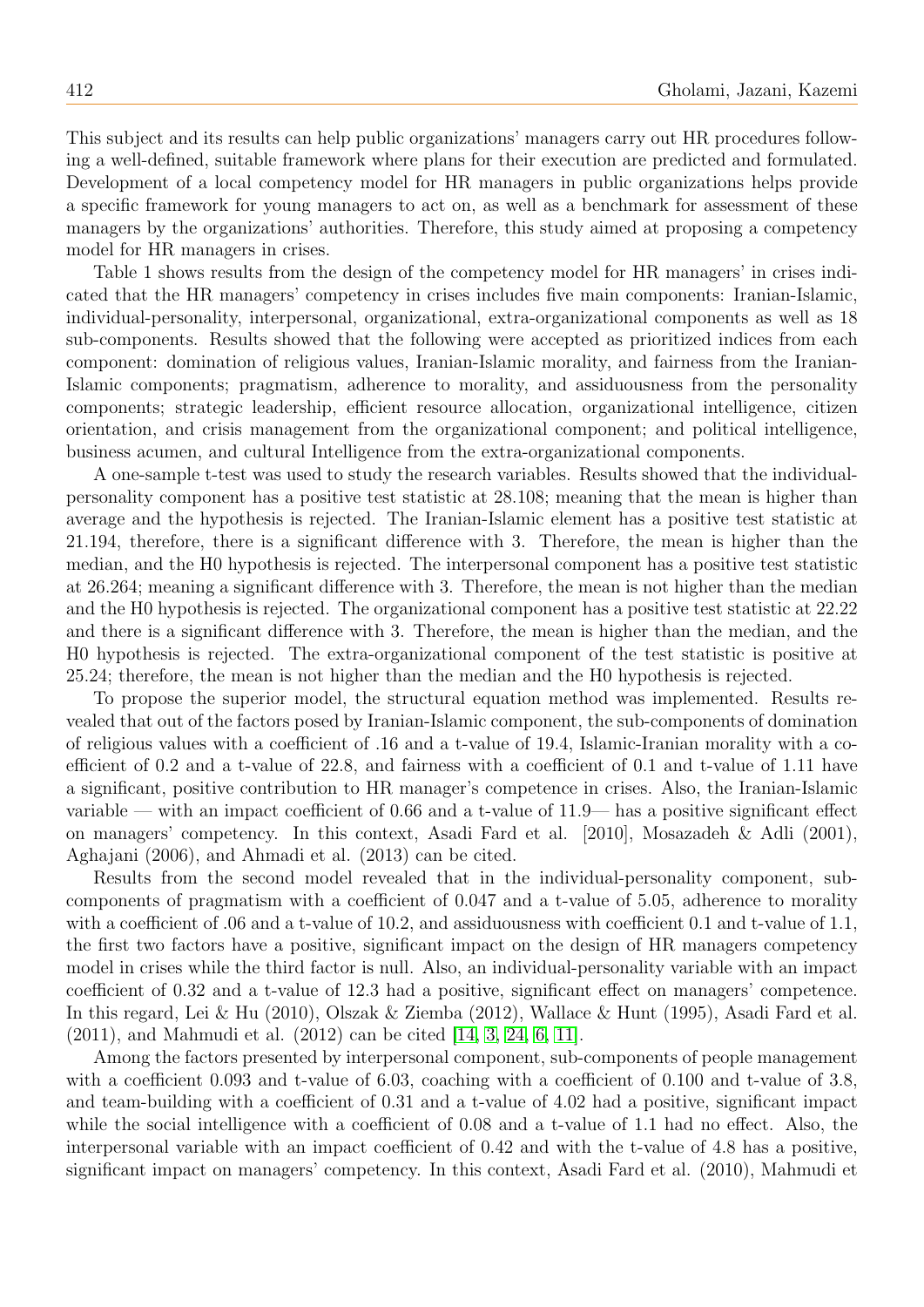al.  $(2012)$ , Lee  $(2010)$ , Raybould & Wilkins  $(2005)$ , and Boyatzis  $(1982)$  can be cited.

Among the factors posed by organizational component, sub-components of strategic leadership with a coefficient of 0.16 and a t-value of 19.4, efficient resource allocation with a coefficient of 0.208 and a t-value of 22.8, citizen-orientation with a coefficient of 0.31 and t-value of 4.02, crisis management with an impact coefficient of 0.16 and a t-value of 18.1 had a positive, significant impact while the organizational intelligence with a coefficient of 0.48 and a t-value of 1.9 was determined null. Also, the organizational variable with an impact coefficient of 0.56 and a t-value of 018 had a significant, positive impact on managers' competence. In that regard, see Ramezani et al. (2009), Whetten & Cameron (1995) [\[19,](#page-15-2) [25\]](#page-15-3).

Finally, the factors posed by extra-organizational component include subcomponents of political intelligence with a coefficient of 0.18 and a t-value of 14.8, business acumen with a coefficient of 0.54 and a t-value of 48.7, and cultural intelligence with a coefficient of 0.11 and a t-value of 9.2. Extraorganizational variable—with an impact coefficient of 0.55 and a t-value of 12.3— had a positive, significant impact on managers' competence. In that respect, see Lee  $[2010]$ , Raybould & Wilkins (2005), Rezaei Aghdam (2010), Spencer (1993), Viitala (2005) [\[10,](#page-14-13) [20,](#page-15-4) [21,](#page-15-5) [22,](#page-15-6) [23\]](#page-15-7).

In the end, results of the prioritization contributing components to the competency model for HR managers in crises using fuzzy hierarchy analysis showed that the criterion of individual-personality with the sum of coefficients at 0.733 is the most important index from consumers perspective, and the other indicators are organizational, Iranian-Islamic, interpersonal and extra-organizational, respectively.

## References

- <span id="page-14-8"></span>[1] A. Aghajani, Explaining managers characteristics from Imam Ali perspective, Sadegh Thought Quart. 24 (2006) 27–60.
- [2] A. Ahmadi, H. Darvish, J. Sobhanifar and H. Fazli Kebria , Modeling Human Resource Competencies Based on Lessons of Nahjolbalaghah.Case of study: Imam Sadegh University. Public Organizations Management Journal, 1 (2) (2013) 83–108.
- <span id="page-14-10"></span>[3] R. Asadi Fard, A. Khaef Elahi and A. Rezaeian, *Competency model of Iranian public administers Grounded theory* approach, Public Admin. J. 3(8) (2011) 75–92.
- <span id="page-14-5"></span>[4] A. Birou, Social Sciences Culture, Translation by Bagher Saroukhani, Tehran, Kayhan Publishing, 1991.
- [5] R.E. Boyatzis, The Competent Manager, John Wiley and Sons, New York, 1982.
- <span id="page-14-11"></span>[6] M. Celina and E. Ziemba Critical success factors for implementing business intelligence systems in small and medium enterprise on the example of upper silesia, Interdis. J. Inf. 7(2) (2012) 129–150.
- <span id="page-14-4"></span>[7] S. Y. Chyung, D. stepich and D. Cox, Building a competency-basedcurriculum architecture educates 21st century bussiness practitioners, J. Educ. Busin. 81(6) (2006) 307–314.
- <span id="page-14-2"></span>[8] J. Clark and K. Armit, Leadership competency for doctors: a framework, Lead. Health Serv. 23 (2) (2010) 115–129.
- <span id="page-14-3"></span>[9] M. Keremi , Training of managers with competency model, Tadbir Month. 18(1) (2007).
- <span id="page-14-13"></span>[10] Y. Lee, Exploring high-performers required competencies, Expert Syst. Appl. 37 (2010) 434–439.
- <span id="page-14-12"></span>[11] M. Lei and M. Hu, Developing a core competency model of innovative culinary development, Int. J. Hosp. Manag. 29 (2010) 582–590.
- <span id="page-14-0"></span>[12] A. D. Lucia and R. Lepsinger, The Art and Science of Competency Models: Pinpointing Critical Success Factors in Organizations, San Francisco: Jossey-Bass/Pfeiffer, 1999.
- <span id="page-14-7"></span>[13] I. Mitroff, P. Shrivastava and F.E. Udwadia, Effective crisis management, the academy of management executive, Acad. Manag. Persp. 1(4) ( 1987) 283–292.
- <span id="page-14-9"></span>[14] A. Mohammadi, A. Abedi and Y. Heidari, Examination of the competence of the faculty managers, Manag. Develop. Mag. 72 (2012) 42–22.
- <span id="page-14-1"></span>[15] F. Mojab, R. Zaefarian and A.H. Dazian Azizi , Applying competency based approach for entrepreneurship education, Procedia Soc. Behav. Sci. 12 (2011) 436—447.
- [16] Z. Mosazadeh and M. Adli, Selection and Appointment Criteria with Meritocracy in Nahjolbalaghah, Manag. Thought 3(1) (2001) 103–132.
- <span id="page-14-6"></span>[17] T. Pauchant and I. Mitroff, Transforming the Crisis-Prone Organization: Preventing Individual, Organizational, and Environmental Tragedies Jossey-Bass, San Francisco, CA, 1992.